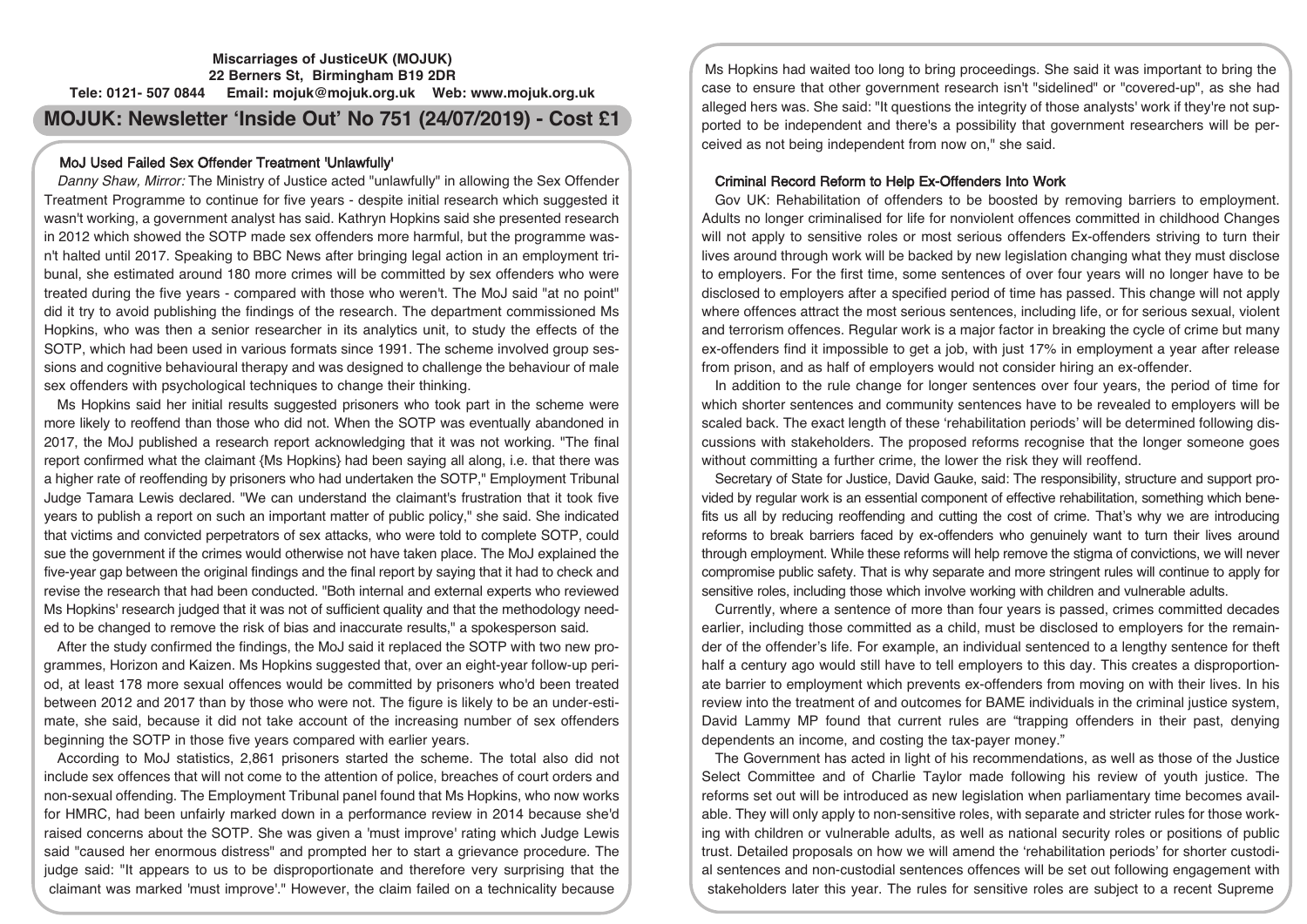Court judgment, to which the Government will respond later in the year. We are looking closely at this as we move forward with reforms to the disclosure regime. Only individuals who have stopped offending will have their convictions spent. If an individual reoffends during their rehabilitation period, they will have to disclose both their original and subsequent offences to employers for the duration of whichever rehabilitation period is longer.

### Q & A - Northern Ireland, Is There a Witch-Hunt Against ex British Soldiers?

Pat Finucane Centre: A quick question and answer guide to the current debate around prosecutions of former soldiers, 'letters of comfort' and the alleged 'witch-hunt'.

*Who is saying there is a 'witch-hunt' against former soldiers involved in killings during the conflict in Ireland?* Some right-wing British newspapers have published misleading and inaccurate information claiming that there is a 'witch-hunt'. A group of MPs and peers (some of whom are ex-military and are sometimes referred to as the "military wing" of the Tory party) along with some unionist MPs, have also raised the issue in parliament. The Office of the Speaker has conceded some MPs have abused parliamentary privilege in comments they made about the prosecution of a former soldier that is continuing before the courts. A group of former soldiers has also held a number of demonstrations in Britain protesting against recent decisions by the Northern Ireland Prosecution Service to charge former soldiers.

*How many soldiers have been convicted of murder in the Northern Irish courts?* Four have been convicted of shooting civilians while on duty in circumstances where the courts ruled they were guilty of murder (one murder conviction was overturned on appeal). All four were freed after just five years of their life sentences through the use of the "Royal Prerogative of Mercy". All were allowed to re-join the British army. This hardly amounts to a 'witch-hunt'.

*Convicted murderers were allowed to rejoin the army?* Yes. No other member of NATO and no other democratic country allows convicted murderers to join, or re-join, its armed forces.

*But haven't republicans and loyalists convicted of murder also been freed under the Good Friday Agreement (GFA) ?* Yes. Prisoners convicted of conflict related offences were granted early release under the GFA. Some had only served a short period of their sentence but a great majority had already served lengthy sentences. Tens of thousands of republicans and loyalists spent time in jails (totalling an estimated 100,000 years). As against four soldiers serving less than five years each. If anyone should be convicted today of an offence that occurred before the GFA they would only serve a maximum of two years.

*Would this two year limit also apply to former soldiers or members of the then RUC (police)?* Yes. On January 25 2018 a British Government minister told a Defence Committee meeting that former members of the armed forces would benefit from the early release scheme.

*But don't the so-called "letters of comfort" issued to republicans mean that they will not be prosecuted … and soldiers will?* All the 'letters of comfort' did was confirm that the PSNI (police) had no evidence against an individual that could lead to a prosecution at that time. Prosecutions are still possible if evidence becomes available in the future. Prosecutions are now proceeding against a number of former republicans and loyalists. The handful of cases where errors led to some people being told, wrongly, that there was no evidence against them led to the Hallett Enquiry. The PSNI Legacy Investigation Branch (LIB) is presently reviewing ALL cases where such letters were issued.

*But why are military killings being re-investigated all these years later?* The Stormont House Agreement proposes a new police unit to investigate all outstanding homicide cases - but

politicians have so far failed to agree its implementation. In the meantime, the PSNI are investigating a small number of cases. These include military killings. A large number of killings by British soldiers, however, were NEVER subject to ANY thorough Article 2 (ECHR) compliant investigation as is legally required. These are not, then, re-investigations as - in many cases an Article 2 compliant police investigation has yet to happen.

Is there proof that these deaths were not investigated? Yes. In the early 70s, an illegal agreement existed between senior army and police officers which meant that soldiers involved in fatal incidents were rarely interviewed by police officers. The family of Kathleen Thompson, a mother of six, took a judicial review of the Prosecution Service failure to prosecute the soldier. The judge slammed the lack of investigation and ruled the Chief Constable had no authority to delegate responsibility to the Royal Military Police. In addition, declassified official documents show that a second illegal agreement was reached in the early 70s whereby the Attorney General would consult with the Ministry of Defence BEFORE prosecuting a soldier, inviting a submission from the MoD on why a prosecution should not proceed. This was an egregious violation, both of the independence of the Attorney General and the Prosecution Service. A report from Her Majesty's Inspectorate of Constabulary and judgements from the European Court of Human Rights all confirm that military killings were not investigated as legally required between 1970 and 1973. Even after this period, killings of unarmed civilians by the British army were not subjected to rigorous and thorough investigations as required by law.

*But the British Army was in Ireland to uphold the law and was subjected to daily attacks by the IRA?* This was not the experience of the nationalist/republican community. Where they didn't uphold the law they should be subject to investigation and prosecution as with anyone else. It was the actions of some soldiers, who killed unarmed civilians not posing any threat to them or others that inflamed and aggravated the conflict in the early 70s. The subsequent failure to investigate and prosecute alienated the entire nationalist/republican community, prolonging the conflict. A recent inquest into a man shot dead by soldiers in 1971 shows a complete failure to investigate the lies and disinformation that was put in the public domain at the time. It took over 40 years for his family to finally have the truth told.

If the British army was only responsible for approximately 11% of deaths why are more resources not devoted to investigating killings carried out by illegal paramilitary groups? As outlined above, thousands of people spent lengthy periods in jail having been convicted of paramilitary offences, including murder. For over three decades massive resources were devoted to putting people behind bars (and sometimes the wrong people, as with the Birmingham Six and the Guildford Four). The Northern Ireland Office has confirmed to The Pat Finucane Centre that there are approximately 170 outstanding investigations into the deaths of British soldiers. Over 500 investigations into killings of soldiers have been completed. These resulted either in prosecutions, where evidence was sufficient, or to no prosecution if evidence was unavailable.

Isn't it just lawyers who benefit from these investigations/prosecutions ? In the initial stages the only paid lawyers involved in investigations are those representing the Public Prosecution Service. Where investigations and/or prosecutions take place into deaths, including those caused by the British army/RUC, the family of the victim have no right to legal representation and legal aid is NOT available. If a prosecution proceeds against a serving or former soldier, the defendant will have all of his legal costs covered by the Ministry of Defence who engage private law firms usually based in London. In a March 2019 letter to former soldiers then Defence Secretary Gavin Williamson MP guaranteed that soldiers will be entitled to retain their own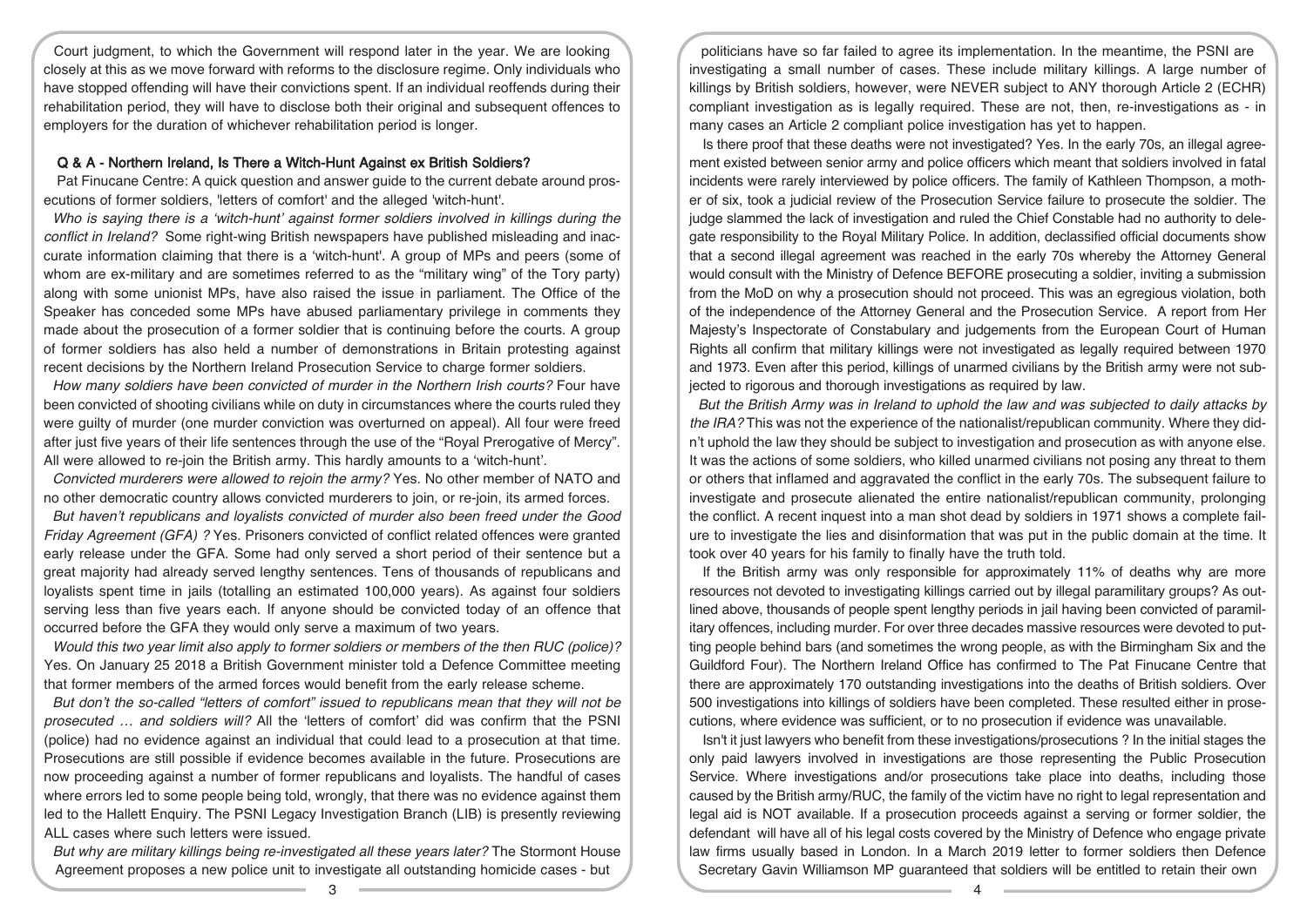lawyers "without limit of time or cap on expenditure." The soldiers will not be means tested nor required to contribute to their own legal costs. Contrary to the disinformation disseminated by some Tory MPs none of those firms involved in 'legacy' cases representing the next of kin of the deceased in the North receive any remuneration whatsoever when former soldiers are prosecuted. In civil proceedings, for example at an inquest, the usual legal aid provisions apply.

Why do these families want 'revenge' so many years on? The vast majority of bereaved families whose loved-ones were shot dead by soldiers do not want revenge. They seek truth and justice. Having been treated appallingly in the aftermath of the death, they now have to endure reporting that borders on the racist - and is certainly inaccurate. The ultimate insult came when a parliamentary committee called for a "statute of limitations" for members of the British armed forces. This is Illegal, immoral and certain to contradict both the spirit and the letter of the peace process. It is contrary to the provisions of the Good Friday Agreement. What would you, reader, think if your parent or child was killed by a soldier whose only defence is that he was "fighting for Queen and country" ?

Who are we? The Pat Finucane Centre provides advice and advocacy to over 230 families on both sides of the border who have been bereaved due to the political conflict. A number of the families have had loved ones killed by the British army and were unarmed and did not pose a threat. We are involved with families in cases where prosecutions are proceeding against former soldiers. Unlike the Sun, Daily Mail and some Tory backbenchers we do not see it as appropriate to comment on these cases where legal proceedings are on-going.

# HMP & YOI Askham Grange - One of the Best-Performing Women's Prisons

HMP & YOI Askham Grange, a women's open prison near York, has been awarded the highest grading of 'good' in all four HM Inspectorate of Prisons healthy prison tests for the second inspection running. Chief Inspector of Prisons Peter Clarke said it was particularly pleasing in April 2019 to see that the leadership and staff had not simply relied upon what inspectors found last time (in 2014), nor just continued along the same path. "On the contrary, there had been new initiatives and innovations in many areas. The ethos of rehabilitation and resettlement that dominated the establishment seemed to be stronger than ever, and the extraordinarily strong nature of the relationships between staff and prisoners was clear to see. There can be no doubt whatsoever that this played a huge part in achieving the goals of building women's confidence and self-esteem en route to eventual release."

Very few prisoners said they had felt unsafe, there was hardly any violence, and levels of self-harm were very low. "This was a welcome finding when the levels of self-harm elsewhere in the women's estate are so troubling. Those prisoners who did need support received it appropriately." Drugs and alcohol were not easily available. The prison was clean, the living conditions were good and the grounds were extensive. Acorn House, a stand-alone building in the prison grounds, enabled prisoners to look after their children for overnight stays. The onsite mother and baby unit, complete with well-equipped nursery, was an excellent facility. Mr Clarke added: "It was clear that both mothers and babies thrived in the environment."

Prisoners were never locked in their rooms and had free access to most of the site throughout the day. There was a wide range of recreational and social activities and Ofsted inspectors judged the provision of learning and skills to be outstanding. In terms of helping prisoners to progress, the links to voluntary organisations and employers were a key strength. Inspectors raised one significant public protection concern, relating to weaknesses in assessments of whether prisoners posed a continuing risk to children.

Overall, however, Mr Clarke said, "it would be wrong to detract from the overall excellence of the prison." He sounded two notes of caution for the future: "In the weeks following the inspection, the acting governor and deputy governor were both due to leave, and as we have seen elsewhere, maintaining consistency in leadership energy and ethos can be vital to maintaining good performance. The second issue is potentially more worrying, and it is that Askham Grange has been under threat of closure for some six years. This uncertainty needs to be resolved as soon as possible. This is one of the best performing prisons in the country. The prisoners clearly benefit enormously from what it can provide. It would be good to think that in the future Askham Grange might remain as an example of what can be achieved, and not fade away into a memory of what was once an exceptional establishment."

### No Right to Justice in England and Wales

When you are sent to prison, you are not only deprived of your freedom, your liberty but also you are disenfranchised of your legal and human rights and entitlements. As the law states, every person who has been convicted and sentenced by a court are entitled to have that conviction and sentence reviewed by a higher court or tribunal.

Unfortunately, however, we live in a Kafkaesque Appeal system where a Single Judge reviews your cogent Grounds of Appeal at the Royal Courts of Justice on the papers who more often than not refuses leave to appeal and the all-important Representation Order (used to be called legal aid). Thus, the Applicant has to renew the Application to be heard by the Full Court or two or three judges at the Gothic edifice in the Strand where the Applicant is neither legally represented nor allowed to appear in person.

We learn the judgement that has been decided 'sub-Rosa' is read out like some edict from a dictator to the court in a matter of minutes, which is not appealable to the Supreme Court all because you were not granted leave to appeal on the papers by the Single Judge and received a decision on the review and not on an authorised judgement on the Appeal.

As a direct result, we learn through hard-won experience that the Appeal against conviction and sentence is all a grade A chimaera. "Something that is hoped for, but illusory or impossible to achieve". However, what makes matters ineffably worse, more time and effort was spent by the current judicial incumbents at the Strand in closing down perfectly arguable and credible Grounds of Appeal than would have been spent in giving permission to proceed to the Full Court. Therefore, it is emphatically argued and advanced the that the Royal Courts of Justice have become cunningly intellectually dishonest and hypocritical. Moreover, we learn there is a rough estimate of 85,000 prisoners in the British penal system, whereby at least 20% approximately 17,000 prisoners are believed to be the recipients of one miscarriage of justice or another — Albeit, a miscarriage involving a conviction or sentence or in some cases both. The scale of the problem is a terrible indictment on the Judiciary of England and Wales. It states, does it not, that the Judiciary is woefully infected and has been for some time with the misguided ability and capability to breach its own laws, principles and doctrines in order to maintain the status quo that the Court of Appeal is not renowned for justice and fairness as it would shine the spotlight of responsibility on the Police Service and the Crown Prosecution Service.

The problem is, how long can this charade at the Court of Appeal continue? How long can the fiasco of refusing entirely justified and legitimate Appeals be sustained? More substantively, how long can the hidebound incumbents at the High Court continue to hold up the corroded pillars of the Police Service and the Crown Prosecution Service that keeps present-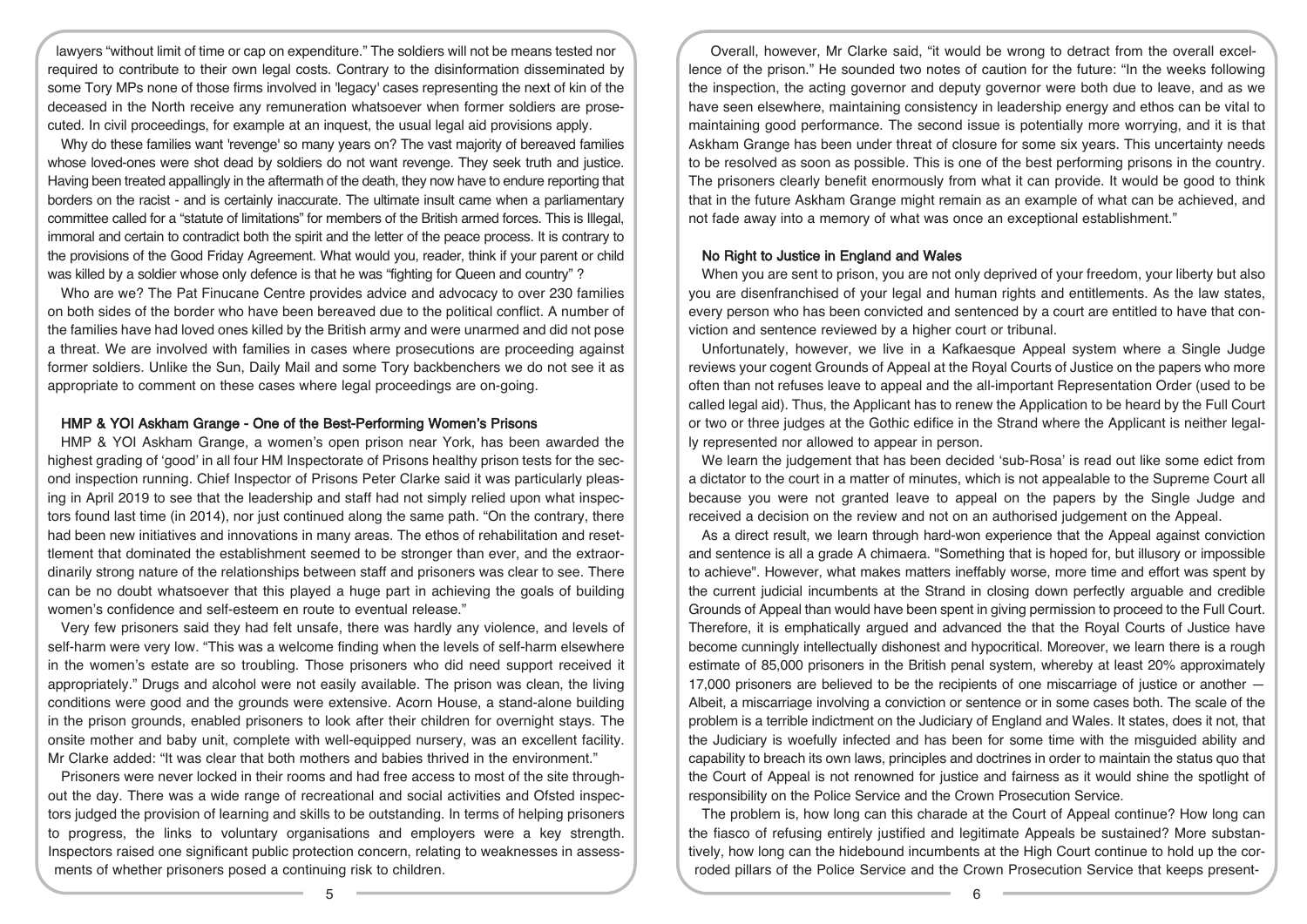ing weak and insubstantial convictions that have violated and contravened the most basic of English laws, such as~ drafting the indictment, arraignment, disclosure and Joint Enterprise? How long must the human-made doctrine of the "proviso" be used at the Strand to reject and dismiss flawless Appeals? How long must the only chance of a successful appeal depend upon how much publicity the Applicant has in the community? Why is it senior and junior counsel in Chambers up-and-down the land are reluctant to take on Appeal work as they are frequently admonished and castigated by Appeal Judges that are neck-deep in so much bias and prejudice that they do not even know that they are wallowing in the stuff?

We have now reached the stage where the legal profession and its clientele in prison are au fait with the wholly negative decisions and judgements of the Court of Appeal. It does not take a clairvoyant with a crystal ball to forewarn the bench and their wingers that the dark days of dodgy decisions are becoming all too predictable, habitual, frequent. The last time the judicial planets were all in alignment on such matters of unreasonableness, irrationality and unfairness was in the fall of 1989 when the Birmingham 6, Guildford 4 and Maguire 7 sent shivers along the spine of the Judiciary. This time there is no stockpile of similarly wrongly convicted prisoners save those under the ignominious banner of Joint Enterprise. This time there is a constellation of 17,000 wrongfully convicted prisoners plus, speckled across the prison estate. Small wonder, legal aid for judicially reviewable decisions are non-existent and depend upon pro bona counsel or prisoners who have learnt the bare-bones of the law.

History tells us, in quite unequivocal terms, that publicity is the key to justice and fairness within our Judiciary. The Lord Chief Justice, Lord Justices and High Court Judges, absolutely deplore the public taking an interest in matters of law and order. They see law and order as their domain and their domain alone. For example, who recalls the front page of the Daily Mail which called High Court Judges: "The Enemy of the People" over the Brexit fiasco? The focus of the news media on the dark corners of the Gothic building in the Strand made them sit up and justify and legitimise their raison d'etre. How much more can the disillusioned legal profession and penal system take off the bizarre and weird decisions and judgements emanating from the Strand?

What message does it send to us, when they do not even correct the substantive doctrine of Joint Enterprise that took a wrong turn by mistake decades ago, let alone compelling individual appeals that warrant and demand amendment and/or correction? We cannot merely sit by and let this happen. We must, as a matter of urgency, speak up for the sake of all. Terry G.M. Smith A8672AQ, HMP Highpoint, Stradishall Newmarket , CBS 9YG.

# Number of BAME Young Offenders in Custody Outstrips Number of White

Jon Robins, Justice Gap: For the first time the number of young offenders from a black, Asian and minority ethnic background in custody has outstripped the number of white offenders. The latest figures published by the Ministry of Justice revealed that in May this year there were 415 young offenders locked up compared to 396 white offenders. The latest figures reveal the extent to which young people have been diverted from the justice but also how increasingly those left are from BAME backgrounds. The figures go back to 2005 when figures peaked at 2,189 young white offenders in custody compared to 738 black and 161 Asian offenders. Pippa Goodfellow, director of the Standing Committee for Youth Justice, told The Times that the figures were 'a cause of great concern'. '[They] demonstrate the sheer extent to which the criminal justice system is disproportionately propelling black and minority ethnic children into prison.' The Labour MP Lucy Powell recently questioned whether a group of teenagers cleared over the fatal

stabbing of a private schoolboy would have been found not guilty if they had been black and state school educated. The MP for Manchester Central has spoken out about her concerns about joint enterprise and the racial discrimination in the law's application.

Yousef Makki had been stabbed in the heart with a knife in a wealthy area of Cheshire. Two teenagers, known as Boy A and Boy B, were charged in connection with his death and cleared of all charges following a four-week trial at Manchester Crown Court at the end of last week. Boy A claimed he acted in self-defence and was cleared of the charge. He admitted perverting the course of justice by lying to police and possession of a knife. Boy B was cleared of perverting the course of justice but also admitted possession of a knife. According to BBC News, the jury heard the stabbing was an 'accident waiting to happen' as the boys indulged in 'idiotic fantasies' playing as middle-class gangsters 'calling each other "Bro" and "Fam" and the police "feds"'. They posted videos on social media 'making threats and posing with "shanks" or knives', the teenagers arranged to buy cannabis and planned to rob the dealer. But the robbery went wrong and Yousef and Boy B fled, leaving Boy A to take a beating. He then later pushed Yousef who called him a 'p\*\*\*\*' and punched him in the face. He told the jury Yousef pulled out a knife and he responded by also taking out a knife and his victim was stabbed. A local man passing by, a heart surgeon, performed emergency surgery in the back of an ambulance but Yousef suffered catastrophic blood loss.

# Raphael Rowe: 'Everyday Something Reminds me of Prison'

The journalist Raphael Rowe spent 12 years in prison as one of the M25 three for a crime he always maintained he did not commit. Freed in 2000 after the case went to the European Court of Human Rights, Gemma Blythe met with him to hear his story. "I just wish I could forget what happened, but every day something – the slamming of a door, small rooms – reminds me of prison," Raphael Rowe, the former lifer-now journalist, tells me. Rowe is charming, polite and candidly open. Not a stereotypical ex-offender. He no longer has his South East London accent, but a self-proclaimed BBC accent. He still has his Jamaican roots showing – his dreads. Rowe grew up in South East London, on a council estate, with his parents and three older sisters. His dad was from Jamaica and his mum from London. He was expelled from secondary school due to his lack of attention and general bad behaviour. He was placed in an intermediary school with other boys 'like him'. His parents could not afford to give him the things he wanted, so Rowe started looking for ways to get them. He was a teenager when he first got into trouble.

Rebellious and marginalised: At the age of 17, he was arrested for burglary. He was later arrested, charged and convicted. He spent 10 months in a Young Offenders Institute, surrounded by boys of a similar mind-set to his. He said "although it was not enjoyable, it was no deterrent". He remembers music being played into his cell at 6am as a wakeup call. He would then have 30 minutes to get up, wash, dressed and make his bed military-style. Once released, Rowe was back home with his parents, who tried to get him back on the straight and narrow. He was unruly at home and like many teenagers, rebellious and feeling marginalised. Rowe was soon back in with the same crowd of friends and getting into trouble again.

When he was 19 years old, a friend asked him to share a bedsit. Rowe jumped at the chance. "This was my first taste of real freedom," he says. He was on probation and started a journalism course at a local college but never finished it. Whilst living in that bedsit, he remembers one night particularly well. "I was fast asleep, it was early hours of the morning. I woke up to lots of shouting and banging. A group of people in balaclavas, holding guns, stormed my bedroom, shout-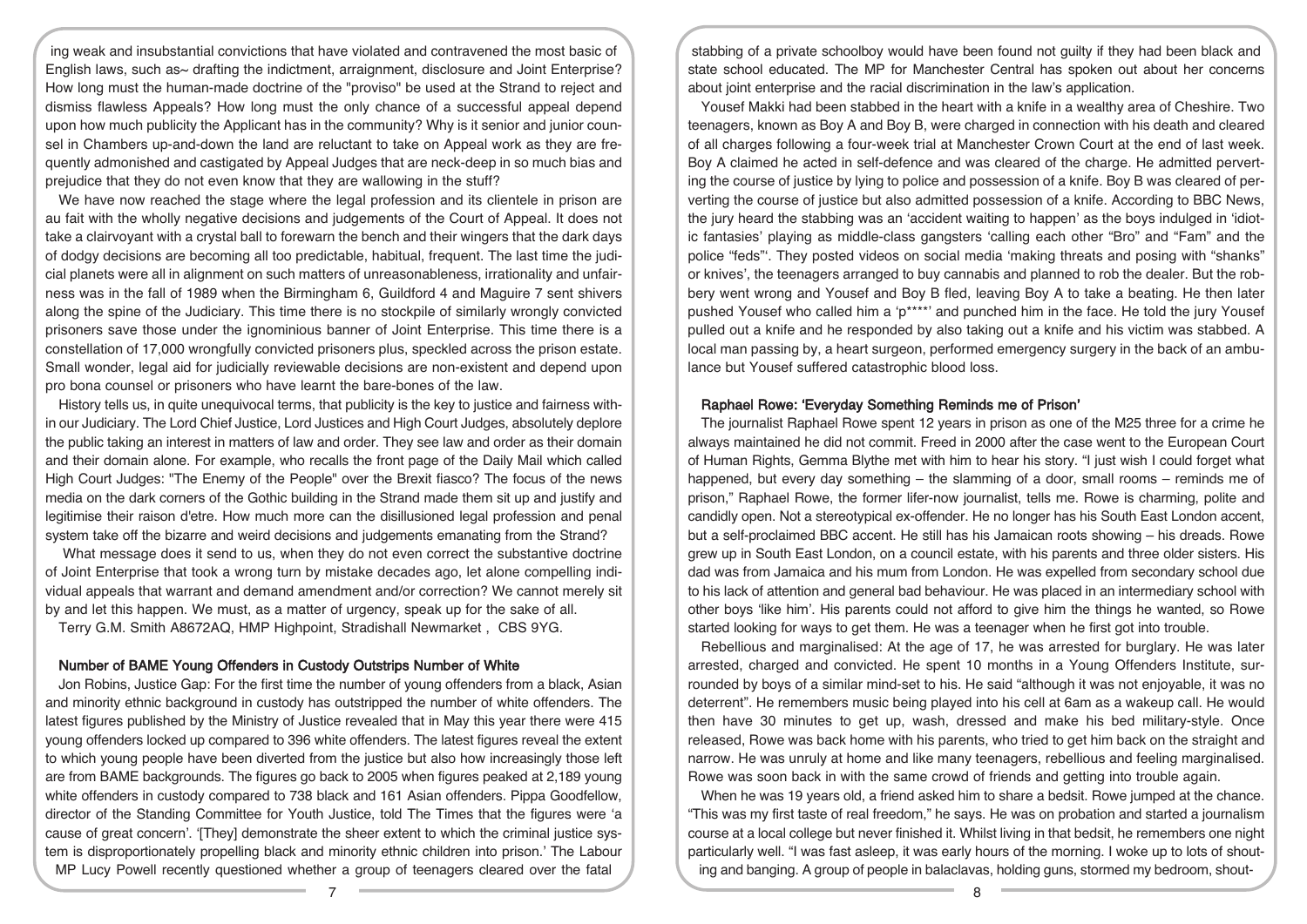ing at me to get on the floor." It took him a while to work out it was the Metropolitan Police. He was taken to the police station, with two others, and interrogated for three to four days. At first, he had no idea what it was about. He was being asked where he was on certain days and times, but he could not remember. In December 1988, Rowe was 20 years old. He was charged with murder and robbery and remanded to Brixton Prison. He was a Category A offender, therefore spent his days in a secure segregated unit, under constant watch.

M25 Three: Rowe recalls his time on remand. "I put all my energy into research and building my defence," he says. He was aware of the story being front page news and calls for his hanging. He was a named member of the 'M25 Three'. The trial took place in January and February 1990 at The Old Bailey. Rowe told me: "I felt that justice would be done, and I would be released that day." He wasn't. Rowe was convicted of murder and robbery, and sentenced to life imprisonment. He always maintained he never committed a crime, yet sentenced to life. Rowe remained in segregation. Partly because he refused to accept what had happened to him and because he refused to conform to prison life. "Prison then was very different to prison now. There was no sanitation in cells. I had to empty my own waste, had no TV and no play stations. I was a loner, keeping myself to myself, and emerging my energy into my case papers." He would continue to fight his wrongful conviction.

Rowe was moved around various prisons, but it was his time in Gartree Prison that would prove to be significant. He was sharing a secure area with the Birmingham 6, Cardiff 3, Winston Silcott and one of the Tottenham 3. Rowe was the youngest of them all and he saw them released one by one. There was a pact made inside that if someone was released, they would mention each other in media interviews. Seeing the others released gave him hope that, one day, it would be his turn. "One of the worst things seen in prison was when the cells were opened for us first thing in the morning and the gentleman in the cell opposite was hanging dead," he recalls.

Rowe decided to start a journalism course. He was interviewed by a reporter from The Independent and a two double page spread appeared on his story. Other newspapers wanted to speak to him. Rowe was willing to accept segregation as a punishment for speaking to journalists on the telephone. He also went on hunger strike. Rowe had access to a typewriter and spent his days analysing the case papers and making notes. He spent days reading Archbold, the leading text for defence lawyers, and became a self-taught expert on the criminal justice system. On the outside, his family were campaigning, handing out leaflets and spreading the word.

Finally in 1993, Rowe appealed his conviction at the Court of Appeal. His appeal was based on the lack of disclosure in relation to the reward money paid out by the Daily Mail newspaper. The Court ruled that their convictions were safe. The following year, Rowe made an application to the European Court of Human Rights. In 1997, the Criminal Cases Review Commission was established up to investigate miscarriages of justice. The same year, the new body referred his case back to the Court of Appeal. Meanwhile, the the BBC's Rough Justice programme, which investigated alleged miscarriages, secretly recorded an informant, in relation to a separate matter, who admitted to receiving the payout from the Mail. He was now aware that the police force had let this person continue altering statements when new evidence was discovered.

In 2000, the ECHR finally returned their judgment and found that there had been a violation of Article 6 of the European Convention on Human Rights, the right to a fair trial. At what turned out to be Rowe's last hearing, the Court of Appeal stated "…we cannot say that any of these convictions is safe. They must be quashed and the appeals allowed. Ten years on it is not appropriate to order a retrial." Rowe was released and walked down the steps to his

family. "Despite a cast-iron alibi and no forensic evidence, I was sentenced to life. I'm not bitter and I don't blame the criminal justice system. I blame those individuals who knowingly allowed this injustice to happen."

Damage limitation: Lord Justice Mantell finished his judgment by saying: "This is not a finding of innocence, far from it." "I was innocent and always was innocent and that's why the courts quashed our convictions," Rowe says. "But in an attempt to limit the damage such wrongful convictions have on the British criminal justice system they will always attempt to tarnish the moment they quash a conviction."

Rowe says he "went into prison as a 20 year old boy and left a 32 year old man". He wanted time to get to know his family again. Visiting for an hour or so, never gave them enough time to really get to know one another. Rowe took a year off, travelling the world and catching up on the life that he had missed. Upon his return, Rowe used his journalism experience and started contacting journalists that he had met throughout his ordeal. One of them took him on a tour of BBC5Live. It was then that Rowe met Rod Liddle. Liddle offered him a job on the planning desk for the BBC 4's Today programme. He could not handle sitting still, answering telephones and using computers. "I had been sitting down for 12 years," he says. Rowe was then given the opportunity of working as a reporter.

Rowe became the Today programme's first mixed race reporter.Later, he worked for BBC Six O'Clock News, and then for BBC Panorama, where he still works today. He has smuggled diamonds from Sierra Leone 'Blood Diamond' and reported on the Barry George case. Rowe says investigative journalism is the backbone of journalism and argues that there should be a space on mainstream television for programmes about miscarriages of justice. "It is something that affects us all, not just a selected few," he says. Rowe recently supported the campaign against cuts to legal aid. He addressed the Justice Alliance demo outside the Old Bailey last year – see HERE. "Without legal aid, I would not have had any legal representation at my original trial, first and second appeal, European Court of Human Rights and throughout the 12 years I was in prison," he says. "Being able to secure legal aid ensured I had a solicitor, barrister and QC and it allowed me to change my representation as the years passed by. Without legal aid, I would still be a wrongly convicted prisoner and my family and I would still be campaigning to prove my innocence."

# The 'Culture Of Disbelief' That Fails Child Asylum Seekers

A recent BBC Newsnight investigation identified 137 child asylum seekers wrongly classified as adults. In the 12 months up to March 2019, these vulnerable young people ended up in unsupported, often highly inappropriate, adult asylum accommodation until authorities subsequently accepted that they were children. At the Greater Manchester Immigration Aid Unit (GMIAU), we work with unaccompanied asylum seeking children providing them with legal advice in respect of their asylum claims, when they are age-disputed and on a one-to-one basis with individual support needs. We also run a monthly youth group specifically for unaccompanied asylum seeking children from ages 14 upwards. This group allows them the space to just be with and behave as children whilst meeting others and enjoying activities. For the age-disputed children this space is vital and sometimes the one chance they have to socialise with other young people and the only help they might receive.

Our legal aid contract covers all forms of public law challenges, however, owing to the growing demand and lack of other providers in the north west, almost all our cases undertaken